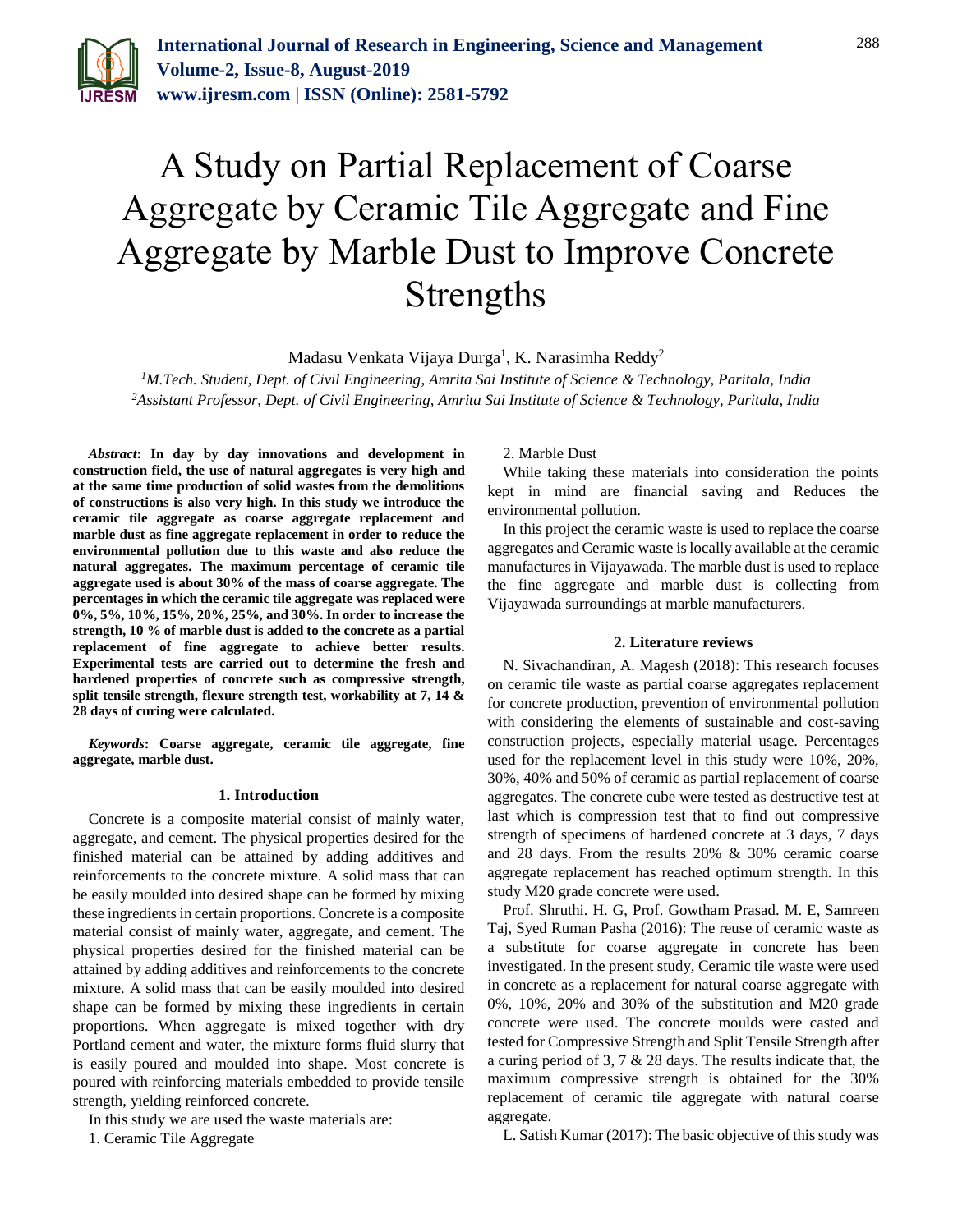

to identify alternative source of good quality aggregates. The present investigation has been undertaken to study the effect of Marble dust on the mechanical properties of concrete, when Marble dust is replaced with fine aggregate in different percentages. In this work, M25 grade concrete mix was used. The test results use of replacing Marble dust by fine aggregates in different percentages i.e. 0%, 5%, 10%, 15%, 20%, 25%, 30%, 30% and 40%. For evaluation of strength parameters each grade of concrete for each proportion in the form of cubes casted for testing at 3 days, 7days and 28 days periods. The compressive strength increases with the increase in percentage of Marble dust up to 30%.

| Table 1                              |         |        |  |  |  |  |  |
|--------------------------------------|---------|--------|--|--|--|--|--|
| Table title comes here               |         |        |  |  |  |  |  |
| <b>CEMENT</b><br>F A<br>WATER<br>C.A |         |        |  |  |  |  |  |
| 570.84                               | 1202.70 | 191.60 |  |  |  |  |  |
|                                      | 2.76    | 0.44   |  |  |  |  |  |
|                                      |         |        |  |  |  |  |  |

Mix Proportion =1: 1.31: 2.76

Table 1

| Percentage of Mix ratio proportion |                |                    |  |  |  |
|------------------------------------|----------------|--------------------|--|--|--|
| S. No.                             | Concrete Mix   | Mix Proportion     |  |  |  |
| 1                                  | M1             | M30                |  |  |  |
| 2                                  | M <sub>2</sub> | M30+5% CTA         |  |  |  |
| 3                                  | M <sub>3</sub> | M30+10% CTA        |  |  |  |
| 4                                  | M4             | M30+15% CTA        |  |  |  |
| 5                                  | M <sub>5</sub> | M30+20% CTA        |  |  |  |
| 6                                  | M <sub>6</sub> | M30+25% CTA        |  |  |  |
| 7                                  | M7             | M30+30% CTA        |  |  |  |
| 8                                  | N1             | M30+0% CTA+10% MD  |  |  |  |
| 9                                  | N2             | M30+5% CTA+10% MD  |  |  |  |
| 10                                 | N <sub>3</sub> | M30+10% CTA+10% MD |  |  |  |
| 11                                 | N <sub>4</sub> | M30+15% CTA+10% MD |  |  |  |
| 12                                 | N5             | M30+20% CTA+10% MD |  |  |  |
| 13                                 | N <sub>6</sub> | M30+25% CTA+10% MD |  |  |  |
| 14                                 | N <sub>7</sub> | M30+30% CTA+10% MD |  |  |  |

M30 = Conventional Concrete

CTA = Ceramic Tile Aggregate

 $MD = Market$  Dust

# **3. Objectives**

- To study the properties of ceramic tile aggregate and marble dust fine aggregate and comparing the respective properties with crushed stone aggregate and river sand.
- To propose a suitable guideline for mix proportioning of ceramic tile aggregate and marble dust fine aggregate.
- To study the engineering properties of fresh and hardened concrete made with Ceramic tile aggregate and marble dust fine aggregate.
- To study the comparison of strengths obtained by using crushed stone aggregate and river sand with replaced materials.
- To study the workability of replaced mix with conventional materials.

# **4. Materials**

- *Coarse aggregates:* The Coarse aggregate exclusively passing through 40mm sieve size and retained on 20mm sieve is selected.
- *Fine aggregates:* The sand which was locally available and passing through 4.75mm IS sieve is used. Sand passing through IS 4.75mm Sieve will be used for casting all the specimens.
- *Cement:* OPC (Ordinary Portland Cement) 53 grade is used.
- Water: Portable water is used which should be free from organic matter and curing is done as per IS 456:2000.
- *Ceramic tile aggregates:* Ceramic tile aggregate is crushed to about size of 20mm. The crushed tile is used in concrete.
- *Marble dust:* Marble Dust is passing through 4.75mm IS sieve is used.

# **5. Mix proportion**

The following table represents the mix proportions of

|       | Mix proportions of concrete for Coarse Aggregate Replacement |                                 |            |                |                        |                  |                       |  |
|-------|--------------------------------------------------------------|---------------------------------|------------|----------------|------------------------|------------------|-----------------------|--|
| S.No. | Mix                                                          | $%$ of                          | Cement     | Fine Aggregate | Ceramic Tile Aggregate | Coarse Aggregate | Water                 |  |
|       |                                                              | Ceramic Tile Aggregate Replaced | $(Kg/m^3)$ | $(Kg/m^3)$     | $(Kg/m^3)$             | $(Kg/m^3)$       | (Lit/m <sup>3</sup> ) |  |
|       | M1                                                           | 0%                              | 435.45     | 570.84         |                        | 1202.70          | 191.60                |  |
|       | M <sub>2</sub>                                               | 5%                              | 435.45     | 570.84         | 60.135                 | 1142.57          | 191.60                |  |
| 3     | M <sub>3</sub>                                               | 10%                             | 435.45     | 570.84         | 120.27                 | 1082.43          | 191.60                |  |
| 4     | M4                                                           | 15%                             | 435.45     | 570.84         | 180.405                | 1022.30          | 191.60                |  |
|       | M <sub>5</sub>                                               | 20%                             | 435.45     | 570.84         | 240.54                 | 962.16           | 191.60                |  |
| -6    | M <sub>6</sub>                                               | 25%                             | 435.45     | 570.84         | 300.675                | 902.03           | 191.60                |  |
|       | M <sub>7</sub>                                               | 30%                             | 435.45     | 570.84         | 360.81                 | 841.89           | 191.60                |  |

Table 3

| Mix proportions of concrete for Coarse Aggregate and Fine Aggregate Replacement |  |
|---------------------------------------------------------------------------------|--|
|                                                                                 |  |
|                                                                                 |  |

| S.No. | Mix            | % of Ceramic Tile Aggregate | Cement     | Fine Aggregate | Marble Dust        | Ceramic Tile        | Coarse Aggregate |
|-------|----------------|-----------------------------|------------|----------------|--------------------|---------------------|------------------|
|       |                | Replaced                    | $(Kg/m^3)$ | $(Kg/m^3)$     | Replaced $(Kg/m3)$ | Aggregate $(Kg/m3)$ | $(Kg/m^3)$       |
|       | N1             | 0%                          | 435.45     | 513.756        | 57.084             |                     | 1202.70          |
|       | N <sub>2</sub> | 5%                          | 435.45     | 513.756        | 57.084             | 60.135              | 1142.57          |
|       | N <sub>3</sub> | 10%                         | 435.45     | 513.756        | 57.084             | 120.27              | 1082.43          |
|       | N <sub>4</sub> | 15%                         | 435.45     | 513.756        | 57.084             | 180.405             | 1022.30          |
|       | N <sub>5</sub> | 20%                         | 435.45     | 513.756        | 57.084             | 240.54              | 962.16           |
|       | N <sub>6</sub> | 25%                         | 435.45     | 513.756        | 57.084             | 300.675             | 902.03           |
|       | N7             | 30%                         | 435.45     | 513.756        | 57.084             | 360.81              | 841.89           |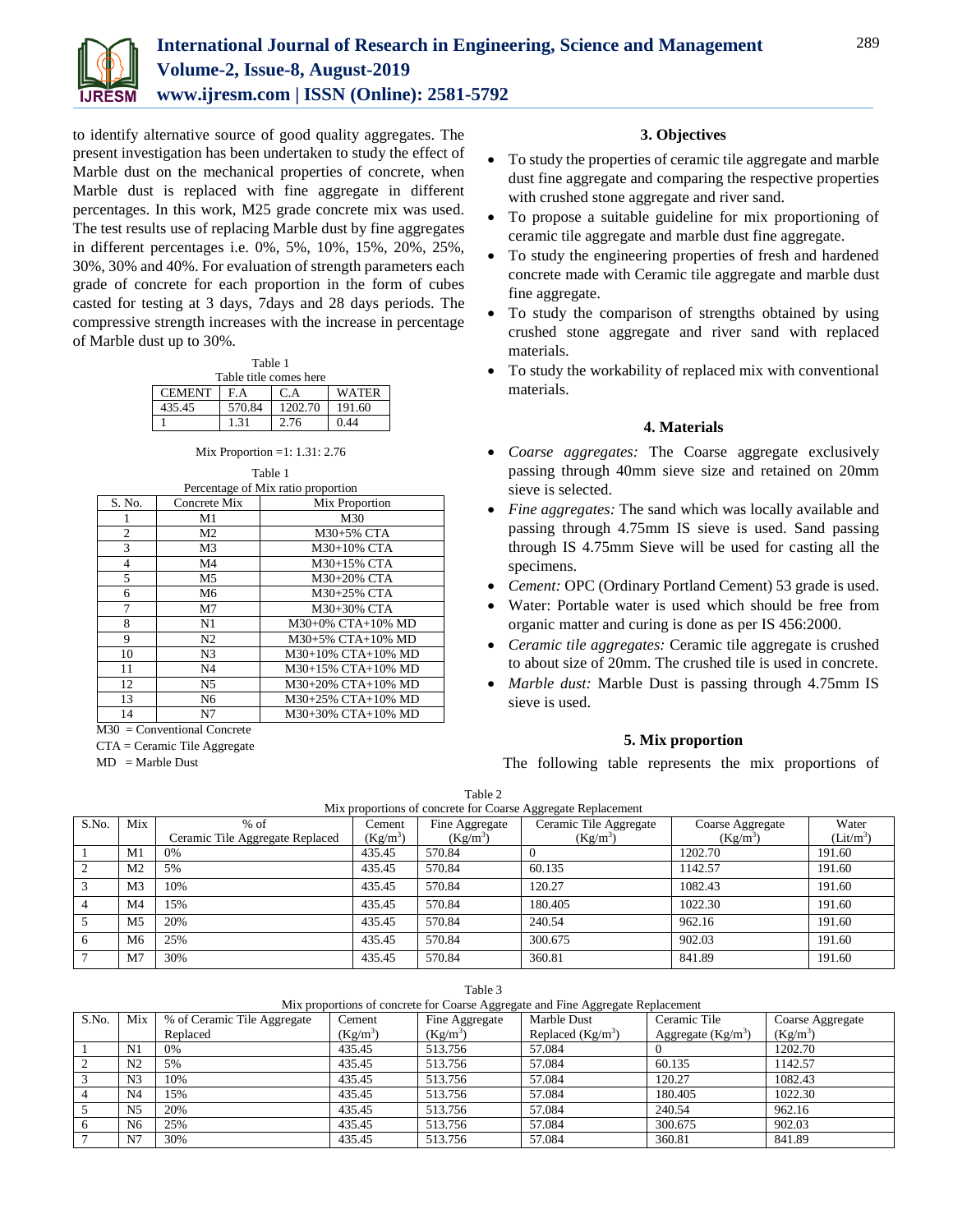

# **International Journal of Research in Engineering, Science and Management Volume-2, Issue-8, August-2019 www.ijresm.com | ISSN (Online): 2581-5792**

concrete mixes for coarse aggregate replaced with ceramic tile aggregate. The percentages in which the coarse aggregate was replaced by ceramic tile aggregate are 5%, 10%, 15%, 20%, 25%, 30% with these percentages, concrete mixes were prepared and after 28 days, the strength properties have been studied. Later adding 10% of marble dust to be mixed and compare the marble dust with Ceramic tile aggregate in Concrete.

### **6. Results and discussion**

*A. Compressive strength*

#### *1) Ceramic Tile Aggregate Concrete*

| Table 4                                                 |                                                           |        |         |         |  |  |
|---------------------------------------------------------|-----------------------------------------------------------|--------|---------|---------|--|--|
| Compressive Strength of CTA concrete at 7, 14 & 28 days |                                                           |        |         |         |  |  |
|                                                         | COMPRESSIVE STRENGTH OF CTA CONCRETE (N/mm <sup>2</sup> ) |        |         |         |  |  |
| <b>MIX</b>                                              | <b>REPLACEMENT %</b>                                      | 7 DAYS | 14 DAYS | 28 DAYS |  |  |
| M <sub>1</sub>                                          | M30                                                       | 18.62  | 25.15   | 29.97   |  |  |
|                                                         |                                                           |        |         |         |  |  |

| M <sub>2</sub><br>28.23<br>$M30+5\%$ CTA<br>25.10<br>36.38<br>25.94<br>29.89<br>M3<br>37.12<br>$M30+10\%$ CTA<br>26.20<br>M4<br>39.54<br>M30+15%CTA<br>29.65<br>M5<br>26.89<br>30.34<br>M30+20%CTA<br>40.99<br>29.44<br>39.30<br>М6<br>M30+25%CTA<br>26.47<br>28.93<br>M <sub>7</sub><br>38.78<br>25.96<br>$M30+30\%$ CTA |  |  |  |
|---------------------------------------------------------------------------------------------------------------------------------------------------------------------------------------------------------------------------------------------------------------------------------------------------------------------------|--|--|--|
|                                                                                                                                                                                                                                                                                                                           |  |  |  |
|                                                                                                                                                                                                                                                                                                                           |  |  |  |
|                                                                                                                                                                                                                                                                                                                           |  |  |  |
|                                                                                                                                                                                                                                                                                                                           |  |  |  |
|                                                                                                                                                                                                                                                                                                                           |  |  |  |
|                                                                                                                                                                                                                                                                                                                           |  |  |  |



Fig. 1. Compressive Strength of CTAMD concrete at 7, 14 & 28 days

#### *2) Ceramic Tile Aggregate with Marble Dust Concrete*



Fig. 2. Compressive Strength of CTAMD concrete at 7, 14 & 28 days

# *B. Split tensile strength*

The split Tensile strength values of the replaced cylinder strength in an ascending manner compared to ceramic tile aggregate and ceramic tile aggregate marble dust Concrete. The

Table 5 Compressive Strength of CTAMD concrete at 7, 14 & 28 days COMPRESSIVE STRENGTH OF CTAMD CONCRETE (N/mm<sup>2</sup> ) MIX REPLACEMENT % 7 DAYS 14 DAYS 28 DAYS N1 | M30+0%CTA+10%MD | 19.20 | 26.25 | 30.77 N2 M30+5%CTA+10%MD 26.84 29.41 36.29 N3 M30+10%CTA+10%MD 27.16 29.83 39.35<br>N4 M30+15%CTA+10%MD 28.38 30.58 40.62 N4 | M30+15%CTA+10%MD | 28.38 | 30.58 | 40.62 N5 M30+20%CTA+10%MD 29.21 32.95 42.96 N6 M30+25%CTA+10%MD 27.65 31.74 41.21<br>N7 M30+30%CTA+10%MD 27.30 30.87 39.86 N7 | M30+30%CTA+10%MD | 27.30 | 30.87 | 39.86

results are tabulated below:

*1) Ceramic tile aggregate concrete*

Spilt Tensile Strength of CTA Aggregate Concrete at 7, 14 & 28 days

Table 6

|                | Spilt Tensile Strength of CTA Concrete at 7, 14 & 28 days   |        |         |         |  |  |  |
|----------------|-------------------------------------------------------------|--------|---------|---------|--|--|--|
|                | SPILT TENSILE STRENGTH OF CTA CONCRETE (N/mm <sup>2</sup> ) |        |         |         |  |  |  |
| <b>MIX</b>     | <b>REPLACEMENT %</b>                                        | 7 DAYS | 14 DAYS | 28 DAYS |  |  |  |
| M1             | M30                                                         | 2.16   | 3.05    | 3.49    |  |  |  |
| M <sub>2</sub> | $M30+5\%$ CTA                                               | 2.35   | 3.17    | 3.62    |  |  |  |
| M <sub>3</sub> | M30+10%CTA                                                  | 2.47   | 3.36    | 3.78    |  |  |  |
| M <sub>4</sub> | M30+15%CTA                                                  | 2.63   | 3.49    | 3.95    |  |  |  |
| M <sub>5</sub> | M30+20%CTA                                                  | 2.26   | 3.24    | 3.47    |  |  |  |
| M <sub>6</sub> | M30+25%CTA                                                  | 2.06   | 3.04    | 3.37    |  |  |  |
| M <sub>7</sub> | M30+30%CTA                                                  | 1.98   | 2.77    | 3.19    |  |  |  |



Fig. 3. Spilt Tensile Strength of CTA Concrete at 7, 14 & 28 days

*2) Ceramic Tile Aggregate with Marble Dust Concrete* Spilt Tensile Strength of CWMD Aggregate Concrete at 7, 14 & 28 days.

|                | Table 7                                                              |        |         |         |  |  |
|----------------|----------------------------------------------------------------------|--------|---------|---------|--|--|
|                | Spilt Tensile Strength of CWMD Aggregate Concrete at 7, 14 & 28 days |        |         |         |  |  |
|                | SPILT TENSILE STRENGTH OF CTAMD CONCRETE (N/mm <sup>2</sup> )        |        |         |         |  |  |
| <b>MIX</b>     | <b>REPLACEMENT %</b>                                                 | 7 DAYS | 14 DAYS | 28 DAYS |  |  |
| N1             | $M30+0\%+10\%MD$                                                     | 2.24   | 3.05    | 3.56    |  |  |
| N <sub>2</sub> | M30+5%CTA+10%MD                                                      | 2.39   | 3.17    | 3.61    |  |  |
| N <sub>3</sub> | M30+10%CTA+10%MD                                                     | 2.58   | 3.34    | 3.57    |  |  |
| N <sub>4</sub> | M30+15%CTA+10%MD                                                     | 2.61   | 3.41    | 3.75    |  |  |
| N <sub>5</sub> | M30+20%CTA+10%MD                                                     | 2.37   | 3.30    | 3.60    |  |  |
| N <sub>6</sub> | M30+25%CTA+10%MD                                                     | 2.18   | 3.23    | 3.47    |  |  |
| N7             | M30+30%CTA+10%MD                                                     | 2.01   | 2.92    | 3.21    |  |  |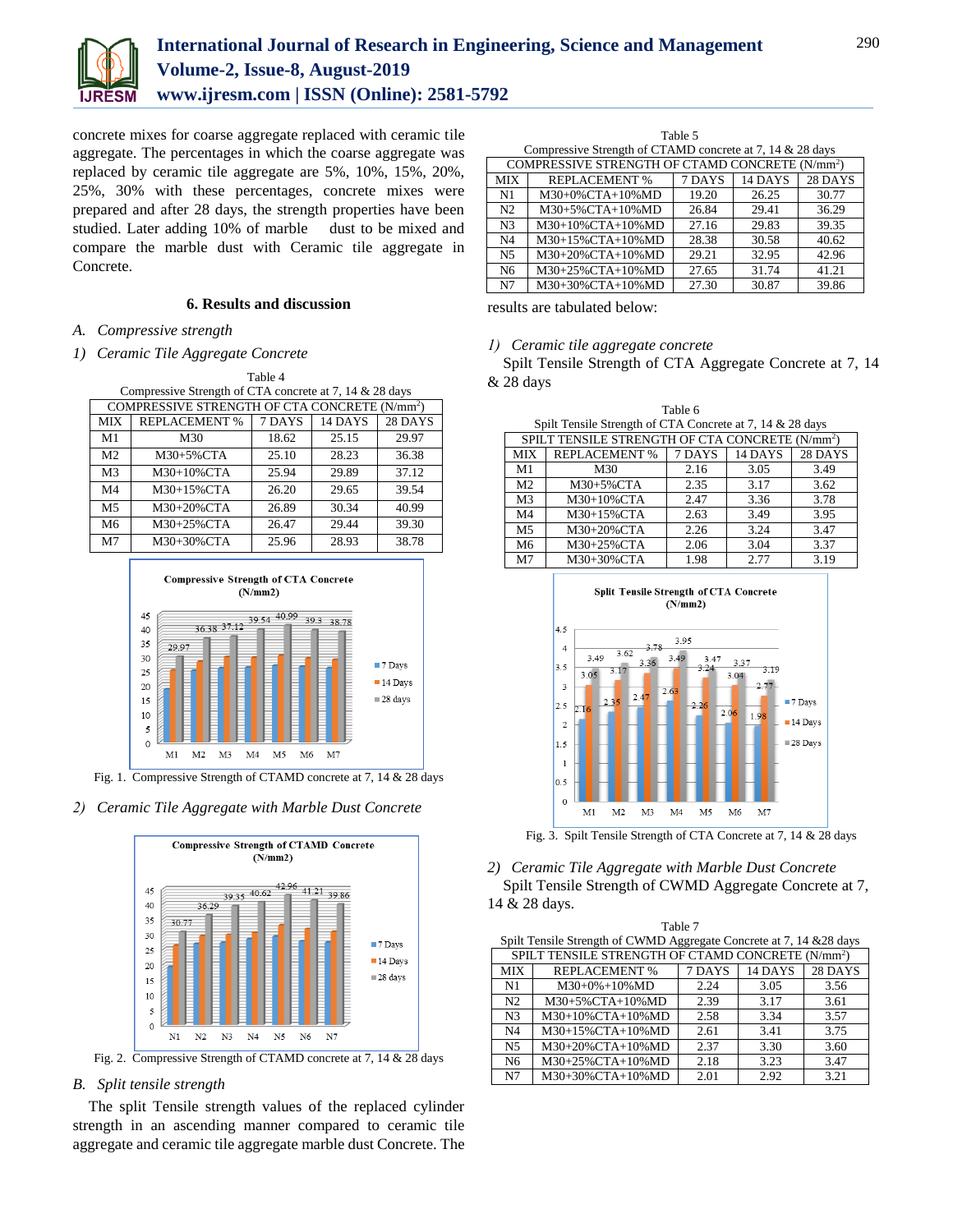

# **International Journal of Research in Engineering, Science and Management Volume-2, Issue-8, August-2019 www.ijresm.com | ISSN (Online): 2581-5792**



Fig. 4. Graph No.6.4 Spilt Tensile Strength of CTAMD Concrete at 7, 14 & 28 days

# *C. Flexural strength test*

The flexure strength tests of both the replacements of 7, 14 & 28 days are noted and the values are tabulated below.

Table 9

*1) Ceramic Tile Aggregate Concrete*

|                | 1411 C                                                     |                     |         |         |  |  |
|----------------|------------------------------------------------------------|---------------------|---------|---------|--|--|
|                | Flexure Strength of CTA Concrete at 7, 14 & 28 days        |                     |         |         |  |  |
|                | FLEXURE STRENGTH TEST OF CTA CONCRETE (N/mm <sup>2</sup> ) |                     |         |         |  |  |
| МIХ            | <b>REPLACEMENT %</b>                                       | $\overline{7}$ DAYS | 14 DAYS | 28 DAYS |  |  |
| M1             | M30                                                        | 3.37                | 3.69    | 4.41    |  |  |
| M <sub>2</sub> | M30+5%CTA                                                  | 3.56                | 3.73    | 4.49    |  |  |
| M <sub>3</sub> | M30+10%CTA                                                 | 2.58                | 3.34    | 3.57    |  |  |
| M <sub>4</sub> | M30+15%CTA                                                 | 3.80                | 4.28    | 4.73    |  |  |
| M5             | M30+20%CTA                                                 | 3.89                | 4.46    | 4.98    |  |  |
| M <sub>6</sub> | M30+25%CTA                                                 | 3.90                | 4.29    | 4.57    |  |  |
| M7             | M30+30%CTA                                                 | 3.61                | 4.03    | 4.47    |  |  |



Fig. 5. Graph No.6.5 Flexure Strength of CTA Concrete at 7, 14 & 28 days

# *2) Ceramic Tile Aggregate with Marble Dust Concrete*

|                | Table 9                                                      |        |         |         |  |  |
|----------------|--------------------------------------------------------------|--------|---------|---------|--|--|
|                | Flexure Strength of CTAMD Concrete at 7, 14 & 28 days        |        |         |         |  |  |
|                | FLEXURE STRENGTH TEST OF CTAMD CONCRETE (N/mm <sup>2</sup> ) |        |         |         |  |  |
| <b>MIX</b>     | <b>REPLACEMENT %</b>                                         | 7 DAYS | 14 DAYS | 28 DAYS |  |  |
| N1             | M30+0%CTA+10%MD                                              | 3.41   | 3.63    | 4.44    |  |  |
| N <sub>2</sub> | M30+5%CTA+10%MD                                              | 3.61   | 3.72    | 4.58    |  |  |
| N <sub>3</sub> | M30+10%CTA+10%MD                                             | 3.83   | 4.32    | 4.66    |  |  |
| N <sub>4</sub> | M30+15%CTA+10%MD                                             | 3.89   | 4.47    | 4.85    |  |  |
| N <sub>5</sub> | M30+20%CTA+10%MD                                             | 3.97   | 4.65    | 5.02    |  |  |
| N <sub>6</sub> | M30+25%CTA+10%MD                                             | 3.73   | 4.56    | 4.77    |  |  |
| N7             | M30+30%CTA+10%MD                                             | 3.58   | 4.12    | 4.23    |  |  |



# **7. Conclusions**

- 1. The main objective of this study is to prepare a concrete much more stable and durable than the conventional concrete by replacing both coarse and fine aggregates by minimizing the water cement ratio.
- 2. Usage of ceramic tile aggregate and marble dust reduces the costs for construction.
- 3. Based on this work it has been concluded that the coarse aggregate was replaced by ceramic tile aggregate in the percentages of 0%, 5%, 10%, 15%, 20%, 25% and 30% and 10% fine aggregate replacement with marble dust achieved increment of strengths up to 20% ceramic tile aggregate and 10% marble dust replacement and later decreased in strengths.
- 4. The compressive strength of ordinary concrete is  $29.97$  N/mm<sup>2</sup> and the increased strength in replaced concrete at 20% was 40.99 N/mm2 at 28 days of curing.
- 5. The compressive strength of CTA concrete is 40.99 N/mm<sup>2</sup> and adding 10% marble dust the increased strength in replaced concrete at 20% was 42.96 N/mm<sup>2</sup> at 28 days of curing.
- 6. The maximum compression strength is obtained when 20% of ceramic tile aggregate was replaced with coarse aggregate and later decreased in strengths.
- 7. The maximum split tensile strength is obtained when 15% of Ceramic tile aggregate was replaced with coarse aggregate. As compared to ceramic tile aggregate with adding of 10% marble dust at 20% strength is obtained and later decreased in strengths.
- 8. The maximum flexural strength is obtained when 20% of Ceramic tile aggregate was replaced with coarse aggregate and also adding of 10% marble dust.
- 9. The ceramic waste to be used should be deglazed and a lower cement ratio should be adopted so as to achieve the desired targeted strength.
- 10. The Workability of the mix gradually decreases by increasing usage of marble dust. So, finally all the materials and their properties satisfied the IS CODE.